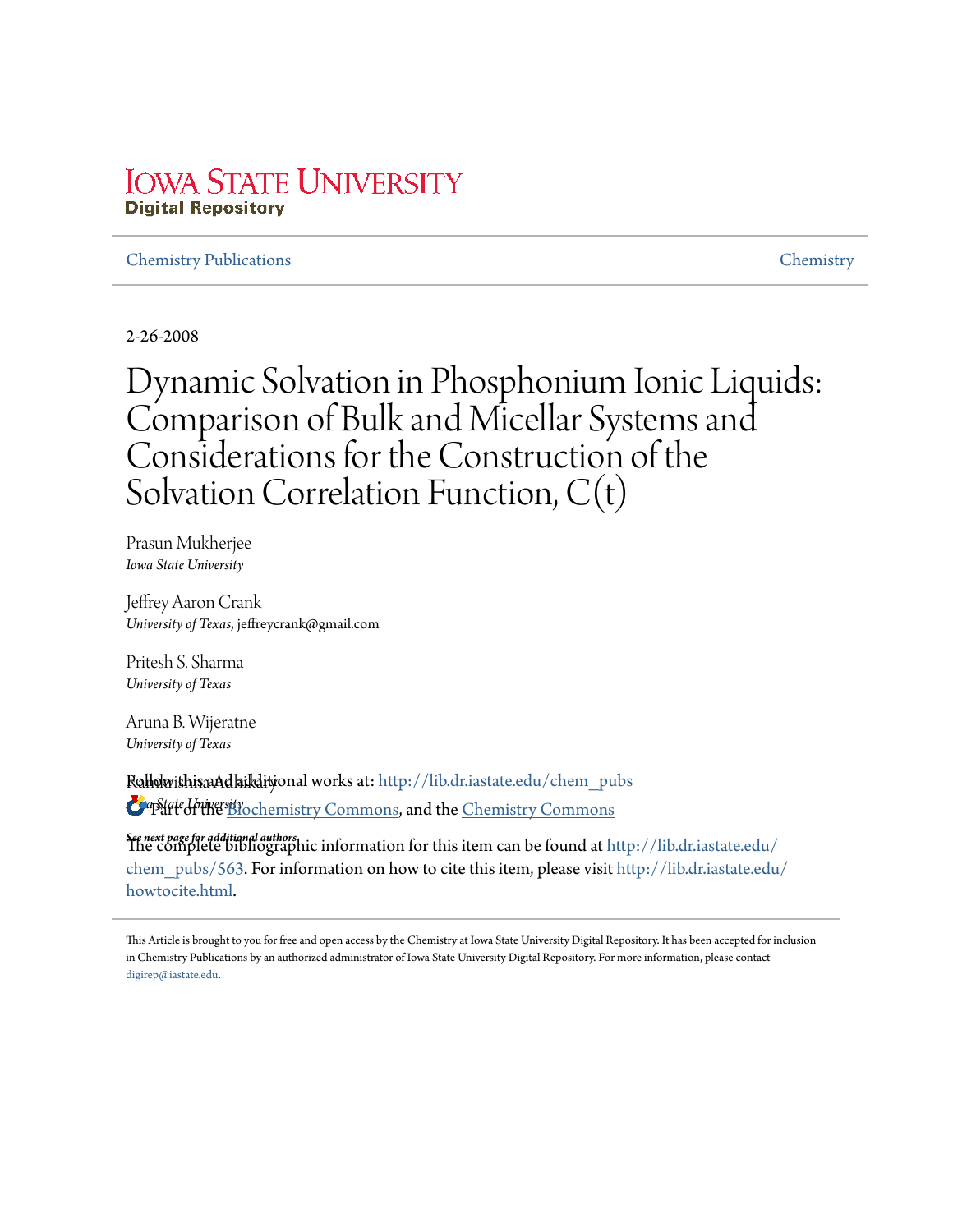Dynamic Solvation in Phosphonium Ionic Liquids: Comparison of Bulk and Micellar Systems and Considerations for the Construction of the Solvation Correlation Function, C(t)

# **Abstract**

Dynamic solvation of the dye coumarin 153 is studied in a phosphonium ionic liquid: hexadecyltributylphosphonium bromide,  $[(C4)3C16P+][Br-]$ . It forms micelles in water, and the bulk also exists as a liquid under our experimental conditions. This system permits a comparison with an imidazolium ionic liquid studied earlier, which also formed micelles in water (*J. Phys. Chem. A* **2006**, *110*, 10725−10730). We conclude that our analysis of the comparable situation in a phosphonium liquid is not as definitive as we had proposed earlier, i.e., that the majority of the early-time solvation arises from the organic cation. Part of the difficulty in performing this analysis is most likely due to the amount of water that is associated with the micelle. In the course of this work, we have focused on the calculation of the solvation correlation function, *C*(*t*), and investigated how it depends upon the methods with which the "zero-time" spectrum is constructed.

## **Keywords**

Correlation methods, fluids, ionization of liquids, solvation, Coumarin 153, micellar system

**Disciplines** Biochemistry | Chemistry

## **Comments**

Reprinted (adapted) with permission from *Journal of Physical Chemistry B* 112 (2008): 3390, doi: 10.1021/ jp7107126. Copyright 2008 American Chemical Society.

## **Authors**

Prasun Mukherjee, Jeffrey Aaron Crank, Pritesh S. Sharma, Aruna B. Wijeratne, Ramkrishna Adhikary, Sayantan Bose, Daniel W. Armstrong, and Jacob W. Petrich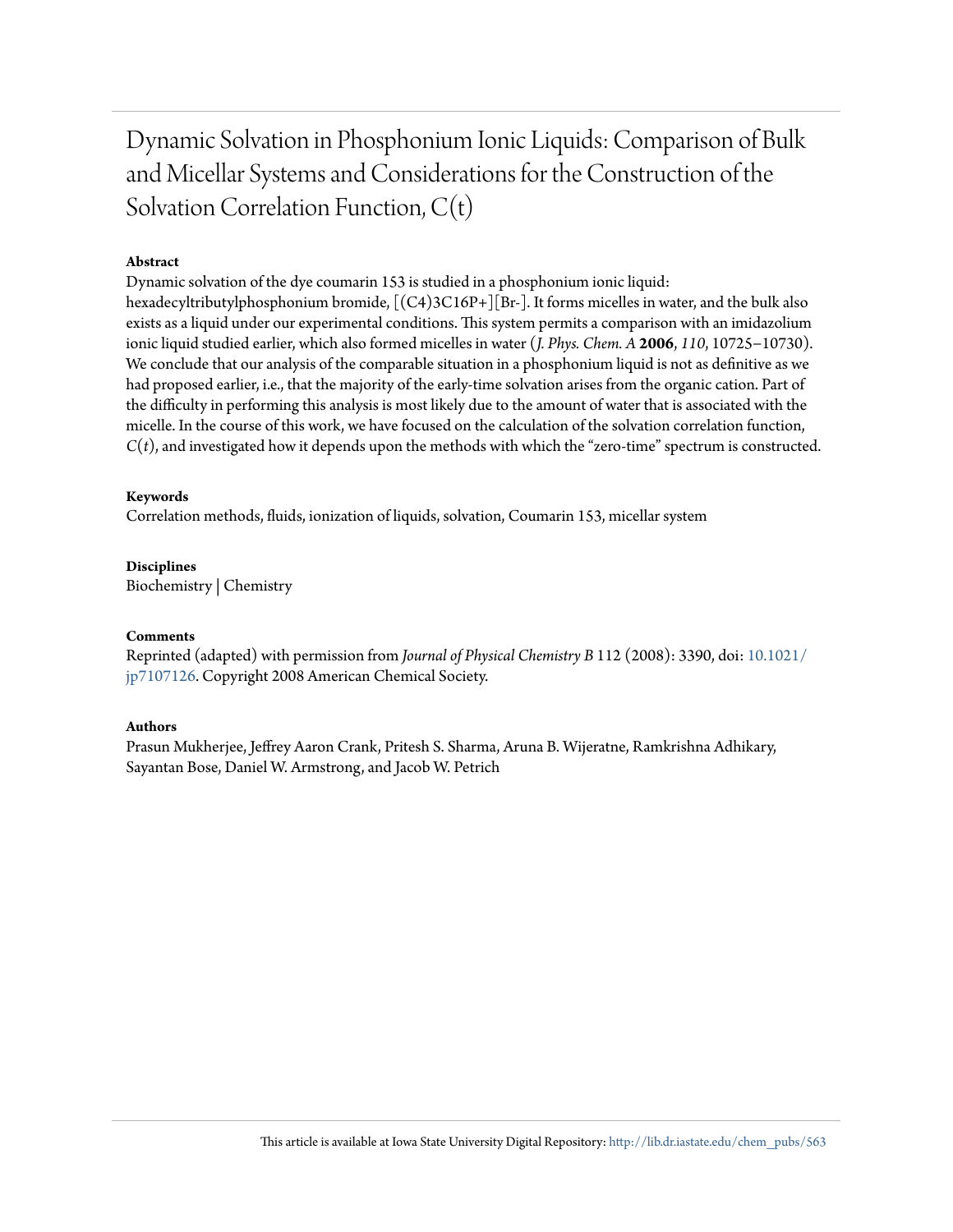# **Dynamic Solvation in Phosphonium Ionic Liquids: Comparison of Bulk and Micellar Systems and Considerations for the Construction of the Solvation Correlation Function,** *C***(***t***)**

**Prasun Mukherjee,† Jeffrey A. Crank,‡ Pritesh S. Sharma,‡ Aruna B. Wijeratne,‡ Ramkrishna Adhikary,† Sayantan Bose,† Daniel W. Armstrong,‡ and Jacob W. Petrich\*,†**

Department of Chemistry, Iowa State University, Ames, Iowa 50011, and Department of Chemistry and *Biochemistry, Uni*V*ersity of Texas, Arlington, Box 19065, Arlington, Texas 76019*

*Recei*V*ed: No*V*ember 8, 2007; In Final Form: December 7, 2007*

Dynamic solvation of the dye coumarin 153 is studied in a phosphonium ionic liquid: hexadecyltributylphosphonium bromide,  $[(C_4)_3C_{16}P^+] [Br^-]$ . It forms micelles in water, and the bulk also exists as a liquid under our experimental conditions. This system permits a comparison with an imidazolium ionic liquid studied earlier, which also formed micelles in water (*J. Phys. Chem. A* **2006**, *110*, 10725-10730). We conclude that our analysis of the comparable situation in a phosphonium liquid is not as definitive as we had proposed earlier, i.e., that the majority of the early-time solvation arises from the organic cation. Part of the difficulty in performing this analysis is most likely due to the amount of water that is associated with the micelle. In the course of this work, we have focused on the calculation of the solvation correlation function,  $C(t)$ , and investigated how it depends upon the methods with which the "zero-time" spectrum is constructed.

#### **Introduction**

Room-temperature ionic liquids, most commonly comprised of organic cations and inorganic anions, are receiving an increasing amount of attention because of their utility as environmentally friendly, "green" solvents and because of a host of practical applications to which they are amenable.<sup>1-4</sup> The importance of ionic liquids has consequently stimulated considerable interest in their dynamic solvation properties.<sup>5-34</sup> A special issue of *The Journal of Physical Chemistry* has recently been devoted to ionic liquids.<sup>35</sup> Major questions regarding dynamic solvation by ionic liquids deal with whether the organic cation or the inorganic anion solvates preferentially on different time scales, the role of the correlated motion of the ion pairs and their lifetime, and the importance of translational motion of the ions relative to dipolar relaxation.<sup>23</sup>-<sup>25</sup> Previously, we attempted to address some of these questions by studying the solvation of the dye coumarin 153 in a bulk imidazolium ionic liquid, 1-cetyl-3-vinylimidazolium bromide ([CVIM<sup>+</sup>][Br<sup>-</sup>]), and its corresponding micelle in water.<sup>36</sup> (There is a growing body of work on the subject of ionic liquids in micelles, microemulsions, and related systems. $37-43$ ) Because coumarin 153 is only sparingly soluble and weakly fluorescent in water, a clear distinction can be made between its fluorescent properties in the bulk ionic liquid and those in the micelles formed from the ionic liquid. We concluded from this study that the same entity is responsible for the majority of the solvation in both the bulk and micellar [CVIM<sup>+</sup>][Br<sup>-</sup>] ionic liquid, namely, as we have suggested elsewhere, $23-25$  that it is the imidazolium cation. This study was, however, limited: first, because bulk  $[CVIM^+][Br^-]$  could only be studied as an opaque solid at the temperatures at which we investigated the micelle; second, because the study only considered ionic liquids based upon imidazolium. In this work, we investigate a phosphonium ionic liquid (Figure 1), which forms micelles in water and for which



**Figure 1.** Structures of the solvation probe (a) coumarin 153 (C153) and the two ionic liquids studied in this work: (b) hexadecyltributylphosphonium bromide  $[(C_4)_3C_{16}P^+][Br^-]$ , melting point 58–60 °C, and (c) tetradecyltrihexylphosphonium chloride  $[(C_6)_3C_{14}P^+][C^-]$ (liquid at room temperature).  $[(C_4)_3C_{16}P^+][Br^-]$  forms micelles in water.

the bulk also exists as a liquid under our experimental conditions: hexadecyltributylphosphonium bromide,  $[(C_4)_3C_{16}P^+] [Br^-]$ (melting point of  $58-60$  °C). As a result of this study, our earlier conclusions have been tempered, and most importantly, we present conclusions dealing with the construction of the solvation correlation function, *C*(*t*).

#### **Materials and Methods**

**Preparation and Purification/Decolorization of Low-Melting-Point Phosphonium Halide Organic Salts**. Phosphonium halide ionic liquids (ILs) were donated by Cytec Inc. and were decolorized according to the procedure described elsewhere.<sup>44</sup> A conventional column used for flash chromatography was packed with the following compounds: Celite on the bottom to trap charcoal particles, flash chromatographic silica gel and alumina in the middle for decolorization and removal of polar and inorganic impurities, and charcoal on the top for decolorizing. The column was treated with dichloromethane  $(CH_2Cl_2)$ 

<sup>\*</sup> To whom correspondence should be addressed.

<sup>†</sup> Iowa State University.

<sup>‡</sup> University of Texas.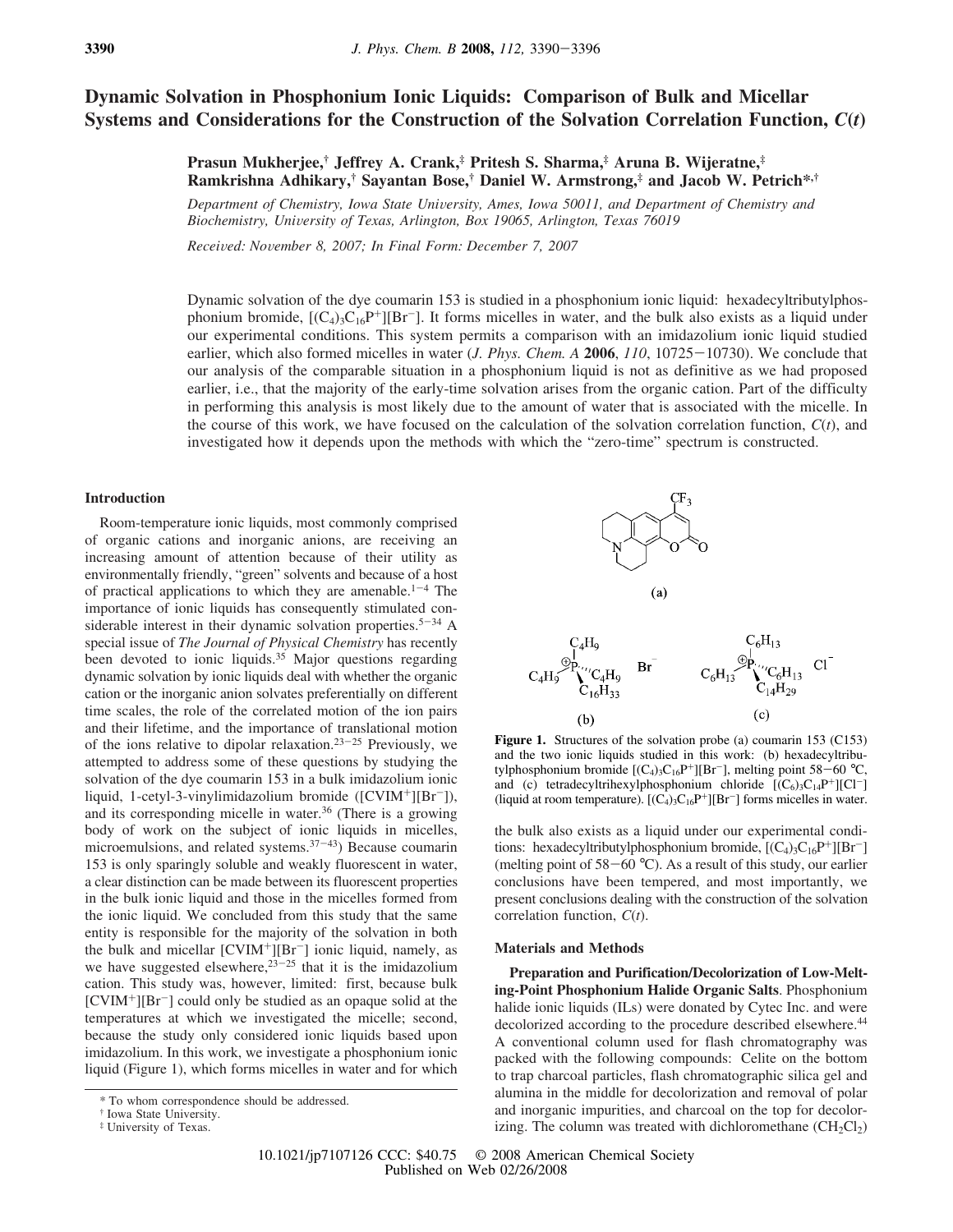$(3 \times 200 \text{ mL})$ . The room temperature IL (RTIL) was dissolved in  $CH_2Cl_2$  (200 mL) and passed through the column. Then  $CH<sub>2</sub>Cl<sub>2</sub>$  (200 mL) was passed to elute the remainder of the ionic liquid. To purge the ionic liquid through the column,  $N_2$  gas was passed over the column. To obtain some visible change in color during the decolorization, the aforementioned procedure (the passage of the RTIL dissolved in  $CH_2Cl_2$ ) was repeated more than 15 times. Also, during each of the repetitions, the column was treated with  $CH_2Cl_2$  (200 mL). The eluted solution was then concentrated under reduced pressure and finally by heating at 60 °C in vacuo overnight. Structures were verified by <sup>1</sup>H NMR and ESI-MS. The water contents of the RTILs were measured by coulometric Karl Fischer titration (Mettler Toledo DL 39).

**CMC Determination**. The critical micelle concentration (CMC) was found by plotting surface tension (dyn/cm) vs concentration (M). Surface tension measurements were taken using a Fischer model 20 surface tensiometer. All glassware used was cleaned by chromic acid, rinsed with deionized water, and dried in an oven. Concentrations of hexadecyltributylphosphonium bromide between 0 and 0.1 M were prepared in aqueous solution at room temperature. An average of three measurements was taken to represent the surface tension at each concentration of IL. The CMC value of the  $[(C_4)_3C_{16}P^+][Br^-]$ micelle was found to be  $2 \times 10^{-3}$  M at room temperature.

**Determination of the Micellar Aggregation Number**. The aggregation number (the average number of surfactant molecules per micelle) can be estimated by optical techniques proposed by Turro and Yekta<sup>45</sup> and later modified by De Schryver and  $\frac{1}{20}$  co-workers.<sup>46</sup> As before,<sup>36</sup> we employ the latter method, where the micellar aggregation number is obtained by exploiting the vibronic fine structure of pyrene emission. Pyrene was recrystallized several times from absolute ethanol before use. Three stock solutions were prepared of pyrene in ethanol, cetylpyridinium chloride in water, and  $[(C_4)_3C_{16}P^+][Br^-]$  in water at concentrations of 2  $\times$  10<sup>-4</sup>, 10  $\times$  10<sup>-3</sup>, and 5  $\times$  10<sup>-2</sup> M. For all measurements, pyrene and surfactant concentrations were kept constant at  $\sim$ 2 × 10<sup>-6</sup> and  $\sim$ 2 × 10<sup>-2</sup> M. Six solutions were prepared with increasing quencher concentration from 0 to 0.5  $\times$  10<sup>-3</sup> M. Samples were excited at 337 nm. The aggregation number was determined by the same procedure we have employed elsewhere. Calculations can be performed using the intensity of either band I or band III of pyrene emission. We have chosen the emission intensity of band I (at ∼373 nm) and band III (at ∼384 nm) for determining the aggregation number of the micelle. The results obtained from both bands were identical. The mean aggregation number of the  $[(C_4)_3C_{16}P^+] [Br^-]$ micelle at room temperature was found to be 40.

**Preparation of Micellar Solutions**. The cmc of  $[(C_4)_3C_{16}P^+]$ -[Br<sup>-</sup>] in water was found to be  $2 \times 10^{-3}$  M at 22 °C; see above. For all experiments in micellar systems, the C153 concentration was kept at ~6 × 10<sup>-6</sup> M in ~2 × 10<sup>-2</sup> M [(C<sub>4</sub>)<sub>3</sub>C<sub>16</sub>P<sup>+</sup>][Br<sup>-</sup>] (10(CMC)), and a  $\sim$ 3330:1 surfactant-to-C153 ratio was maintained. Under these conditions there is one C153 molecule for every 75 micelles, thus minimizing the possibility of aggregation.

**Preparation of Solutions for Stern**-**Volmer Quenching Experiments***.* We initially attempted to perform quenching experiments with iodide anion, as we did in our previous work. We were not able to attain concentrations of  $I^-$  higher than 3 mM due to solubility problems and consequently were not able to obtain enough data to determine quenching constants. We thus opted for *N*,*N*-dimethylaniline (DMA) to quench C153 fluorescence in this system. For quenching of C153 in bulk



**Figure 2.** Stern-Volmer quenching plots of C153 by DMA in acetonitrile (solid circles) and  $[(C_4)_3C_{16}P^+][Br^-]$  micelles (open circles).  $K_{SV}$  values were found to be 60 M<sup>-1</sup> for C153 in acetonitrile and 390  $M^{-1}$  for the  $[(C_4)_3C_{16}P^+][Br^-]$  micelle. All experiments were done at room temperature. DMA is negligibly soluble in water, and on the basis of NMR<sup>67</sup> and fluorescence<sup>68</sup> measurements in CTAB micelles, it has been concluded that DMA resides in the head group region of the micelles. We expect the same location of DMA in  $[(C_4)_3C_{16}P^+] [Br^-]$ micelles. The very efficient quenching of C153 fluorescence by DMA (most likely by electron transfer from DMA to  $C153$ )<sup>69,70</sup> indicates that the probe molecules are accessible to the quencher.

solvent, a stock solution of  $2 \times 10^{-4}$  M C153 in acetonitrile was used. The corresponding quenching experiment in micellar environment was performed by preparing two stock solutions:  $2 \times 10^{-4}$  M C153 in acetonitrile and  $5 \times 10^{-2}$  M [(C<sub>4</sub>)<sub>3</sub>C<sub>16</sub>P<sup>+</sup>]-[Br<sup>-</sup>] in water. For all measurements, the C153 and surfactant concentrations were kept constant at  $\sim$ 2 × 10<sup>-6</sup> and  $\sim$ 5 × 10<sup>-3</sup> M (2.5(CMC)), and an 830:1 surfactant-to-C153 ratio was maintained. Under these conditions there is one C153 molecule for every 18 micelles, thus minimizing the possibility of aggregation. Seven solutions were prepared with increasing quencher concentration from 0 to  $10 \times 10^{-3}$  M. We could not increase the quencher concentration above  $10 \times 10^{-3}$  M due to precipitation of the surfactant at higher DMA concentration. Emission spectra were obtained using an excitation wavelength of 420 nm. The control experiment was performed in acetonitrile rather than in bulk  $[(C_4)_3C_{16}P^+][Br^-]$  owing to the difficulties imposed in preparing solutions by the high viscosity of the bulk and the rather small quantities available to us of the purified material.

**Steady-State Optical Measurements***.* Steady-state excitation and emission spectra were recorded with a SPEX Fluoromax-2 with a 2 nm band-pass and were corrected for detector response. A 1 cm path length quartz cuvette was used for the measurements. During spectroscopic measurements, the quartz cuvettes were kept tightly sealed to prevent moisture from being absorbed by the ionic liquids. The steady-state spectra can be used to compute the reorganization energy,  $\lambda$ :<sup>24</sup>

$$
\lambda = \hbar \frac{\int_0^\infty d\nu \left[ \sigma_a(\nu) - \sigma_f(\nu) \right] \nu}{\int_0^\infty d\nu \left[ \sigma_a(\nu) + \sigma_f(\nu) \right]}
$$
(1)

 $\sigma_{\text{a,f}}$  are the absorption (or excitation) and emission spectral lineshapes, respectively.

**Time-Resolved Measurements**. The apparatus for the timecorrelated single-photon counting measurements is described in detail elsewhere.<sup>23</sup> The instrument response function had a full width at half-maximum (fwhm) of  $\leq$ 100 ps. A 1 cm path length quartz cuvette was used for all the time-resolved measurements. To construct the time-resolved spectra, a series of decays (∼3000 counts in the peak channel for the data presented here, i.e., the 4 and 20 ns full-scale windows) were collected over as much of the fluorescence spectrum as possible,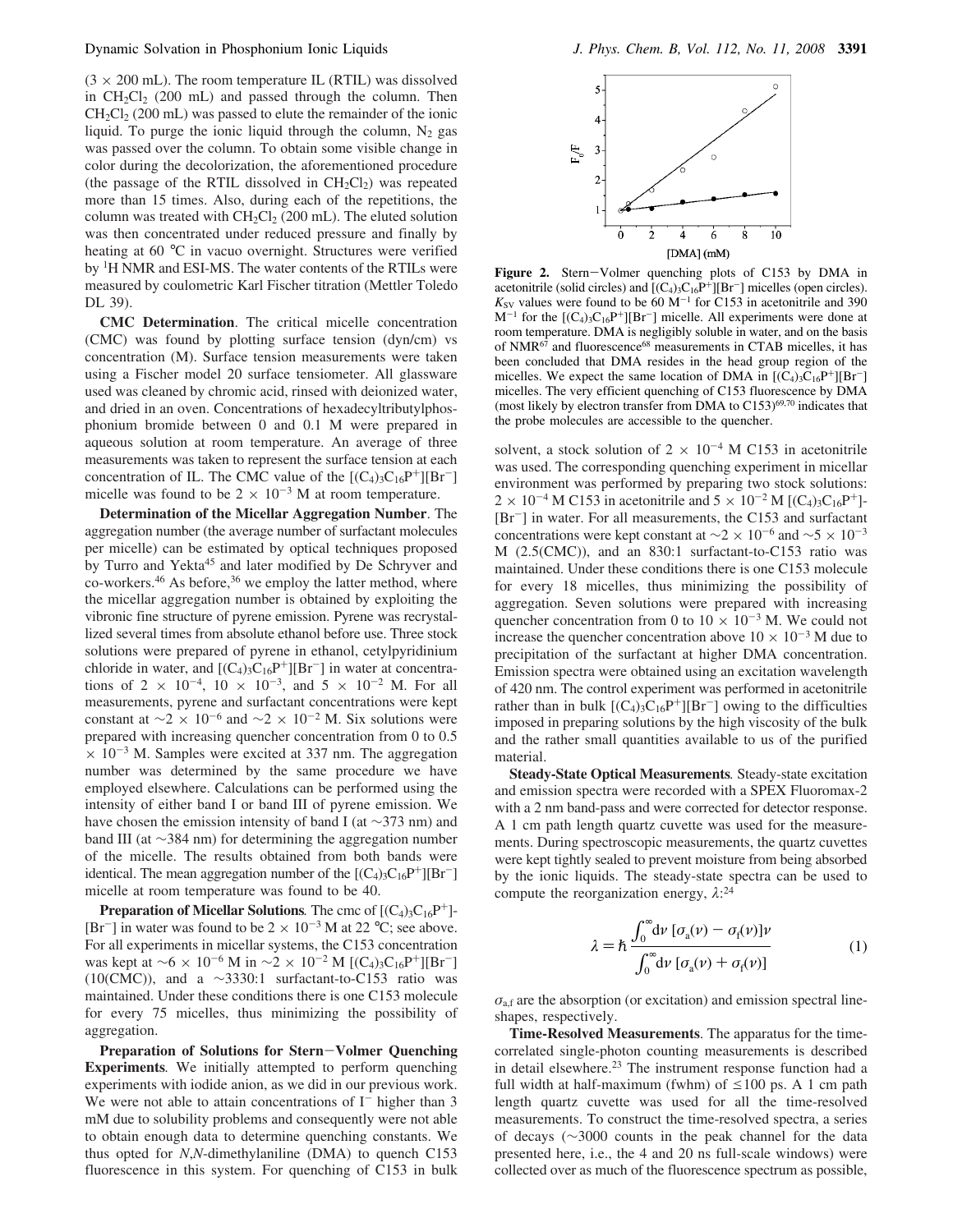

**Figure 3.** Time-resolved fluorescence emission spectra of C153 in bulk  $[(C_4)_3C_{16}P^+][Br^-]$  (66 °C) at 100 ps, 4.1 ns, and 20.1 ns. Corresponding steady-state and time-zero spectra are also included. Note that the 4.1 and 20.1 ns spectra cross the steady-state spectrum, indicating that this spectrum does not adequately report on the completed solvation of C153, as would usually be expected.



**Figure 4.**  $C(t)$  curves for C153 in (a) bulk  $[(C_4)_3C_{16}P^+][Br^-]$  (66 °C) (solid circles) [*C*(*t*) ) 0.30 exp(-*t*/0.63 ps) + 0.29 exp(-*t*/210 ps) +  $(0.41 \exp(-t/1730 \text{ ps})]$ ,  $[(C_4)_3 \overline{C}_{16}P^+]$ [Br<sup>-</sup>] under micellar conditions at room temperature (open circles)  $[C(t) = 0.56 \exp(-t/20 \text{ ps}) + 0.44]$ exp( $-t/1000$  ps)], at 66 °C (solid squares)  $[C(t) = 0.48 \exp(-t/0.35$  $p$ s) + 0.52 exp( $-t/230$  ps)], with a time window of 4 ns and (b) bulk  $[(C_4)_3C_{16}P^+][\overline{Br}^-]$  (66 °C) (solid circles)  $[C(t) = 0.22 \exp(-t/2.5 \text{ ps})]$  $+$  0.24 exp( $-t/300$  ps)  $+$  0.54 exp( $-t/9700$  ps)], [(C<sub>4</sub>)<sub>3</sub>C<sub>16</sub>P<sup>+</sup>][Br<sup>-</sup>] under micellar conditions at room temperature (open circles)  $[C(t)]$ 0.49  $\exp(-t/1.3 \text{ ps}) + 0.30 \exp(-t/590 \text{ ps}) + 0.21 \exp(-t/7000 \text{ ps})$ and at 66 °C (solid squares)  $[C(t) = 0.45 \exp(-t/0.13 \text{ ps}) + 0.55 \exp(-t/0.13 \text{ fs})]$  $(-t/210 \text{ ps})$ ], with a time window of 20 ns. In all cases the initial fast component occurs within our instrumental time resolution. Most importantly, there is a dependence of  $f_{100ps}$  and the average solvation time on the choice of the time scale of the experiment for the bulk  $[(C_4)_3C_{16}P^+][Br^-]$  (66 °C) and  $[(C_4)_3C_{16}P^+][Br^-]$  under micellar conditions at room temperature. This effect is more pronounced in the bulk compared to that in the micellar system. However, no such effect was observed for  $[(C_4)_3C_{16}P^+][Br^-]$  under micellar conditions at 66 °C on changing the time scale from 4 to 20 ns, indicating faster solvation in this system.

typically from 470 to 610 nm at 10 nm intervals. They were fit to a maximum of three exponentials. Transient spectra were reconstructed from these fits in the standard manner.<sup>23,36</sup> We have employed the traditional approach of fitting the timeresolved spectra to a log-normal function, from which we extract the peak frequency,  $v(t)$ , as a function of time.



**Figure 5.** Representative polarized fluorescence decay of C153 in  $[(\tilde{C}_4)_3C_{16}P^+][Br^-]$  under micellar conditions at room temperature. Fitting parameters are given in Table 2.

The solvation dynamics were described by the normalized correlation function

$$
C(t) = \frac{\nu(t) - \nu(\text{``}\infty\text{''})}{\nu(\text{``}t = 0\text{''}) - \nu(\text{``}\infty\text{''})}
$$
(2)

 $v("t = 0")$  is the frequency at "zero-time", as calculated by the method of Fee and Maroncelli.<sup>47</sup>  $v("∞")$  is the frequency at "infinite time", which may be taken as the maximum of the steady-state fluorescence spectrum if solvation is more rapid than the population decay of the probe.  $v(t)$  is determined by taking the maxima from the log-normal fits as the emission maximum. In most of the cases, however, the spectra are broad, so there is some uncertainty in the exact position of the emission maxima. Thus, we have considered the range of the raw data points in the neighborhood of the maximum to estimate an error for the maximum obtained from the log-normal fit. Depending on the width of the spectrum (i.e., zero-time, steady-state, or time-resolved emission spectrum), we have determined the typical uncertainties as follows: zero-time  $\approx$  steady-state  $(\sim \pm 100 \text{ cm}^{-1})$  < time-resolved ( $\sim \pm 200 \text{ cm}^{-1}$ ) emission. We use these uncertainties to compute error bars for  $C(t)$ . Finally, in generating  $C(t)$ , the first point was obtained from the zerotime spectrum. The second point was taken at the maximum of the instrument response function, which, having a full width at half-maximum of  $\leq 100$  ps, was taken to be ∼100 ps. Fractional solvation at 100 ps was calculated using  $f(t) = 100 \text{ ps} = 1 C(t = 100 \text{ ps}).$ 

#### **Results**

C153 is sparingly soluble in water and hence must be located in the micelles formed by  $[(C_4)_3C_{16}P^+][Br^-]$ . To characterize its location therein, we constructed Stern-Volmer plots using DMA as a quencher. Figure 2 presents the Stern-Volmer plots of C153 quenched by DMA in acetonitrile and micelles formed by  $[(C_4)_3C_{16}P^+][Br^-]$ .  $K_{SV}$  values were 60 M<sup>-1</sup> for C153 in acetonitrile and 390  $M^{-1}$  for the  $[(C_4)_3C_{16}P^+][Br^-]$  micelle. The greater  $K_{SV}$  value in the micelle compared to that in the bulk might be attributed to greater accessibility of C153 to the quencher in the micelle. We suppose this is due to the close proximity of C153 and DMA, the latter being preferentially located in the Stern layer of the micelle. This situation is comparable to that of  $[CVIM^+][Br^-]$ , where C153 is quenched more efficiently in the micelle than in the bulk reference solvent.<sup>36</sup> In both cases, C153 is interpreted to be located in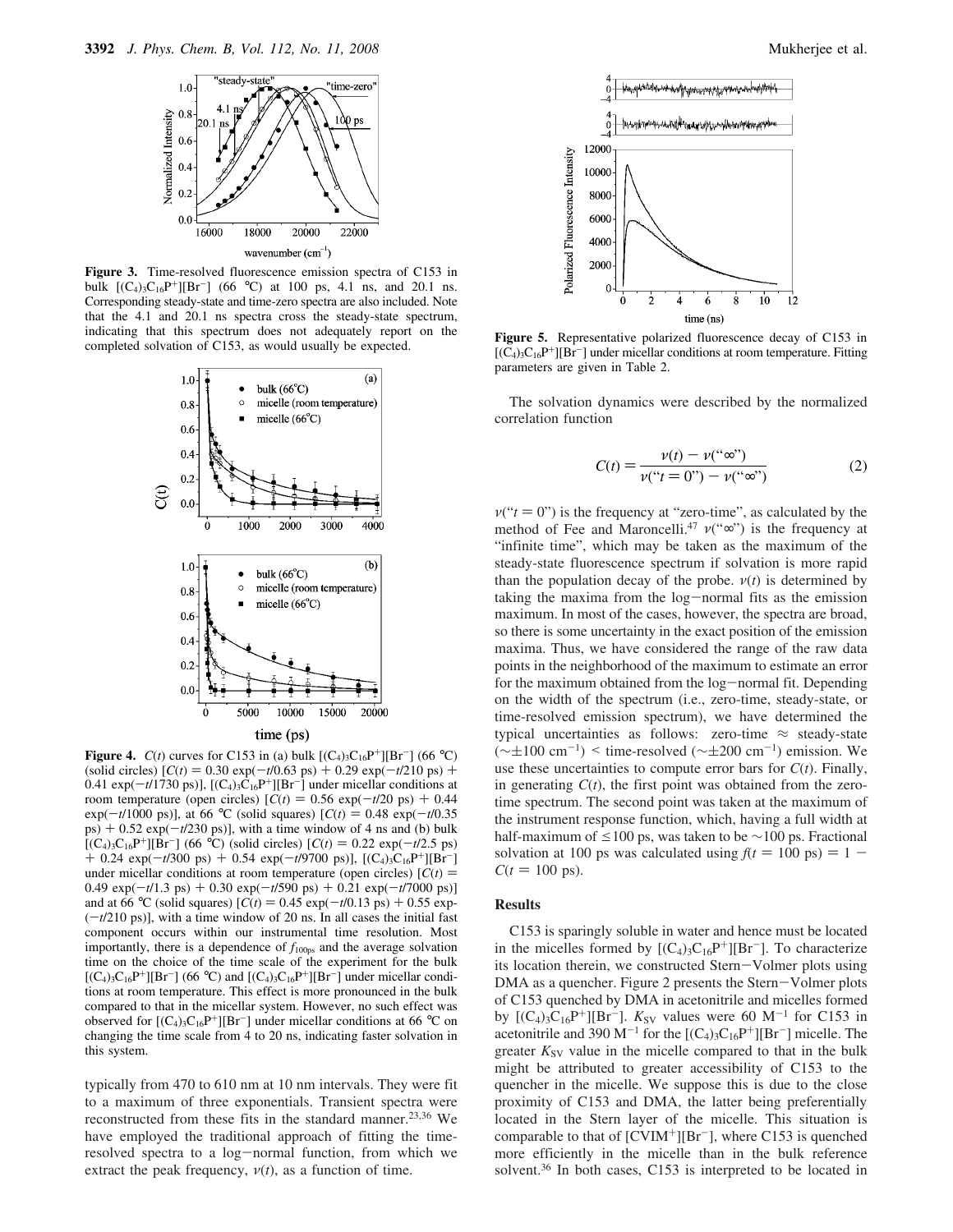**TABLE 1: Solvation of Coumarin 153 in Bulk and Micellar Phosphonium Ionic Liquid Systems***<sup>a</sup>*

|                                                                                                                                                                                                                                                                                                      |                                                                                                    |                          |                                              |                                              | 4 ns window                                           |                                |                                                         | 20 ns window                                                                                                                                                             |                                |                                                        |
|------------------------------------------------------------------------------------------------------------------------------------------------------------------------------------------------------------------------------------------------------------------------------------------------------|----------------------------------------------------------------------------------------------------|--------------------------|----------------------------------------------|----------------------------------------------|-------------------------------------------------------|--------------------------------|---------------------------------------------------------|--------------------------------------------------------------------------------------------------------------------------------------------------------------------------|--------------------------------|--------------------------------------------------------|
| system                                                                                                                                                                                                                                                                                               | (cP)                                                                                               | $H_2O$<br>$(wt\%)$       | $\lambda_{t=0}^p$<br>$(cm^{-1})$             | $\lambda$ ss <sup>b</sup><br>$\rm (cm^{-1})$ | $f_{100\text{ps}}$                                    | $\langle \tau \rangle$<br>(ns) | $\nu$ <sup>"<math>\infty</math></sup> ")<br>$(cm^{-1})$ | $f_{100\text{ps}}$                                                                                                                                                       | $\langle \tau \rangle$<br>(ns) | $\nu$ <sup>"<math>\infty</math>")</sup><br>$(cm^{-1})$ |
| $[(C_4)_3C_{16}P^+][Br^-]$ bulk (66 °C)<br>$[(C_4)_3C_{16}P^+][Br^-]$ micelle (room temp)<br>$[(C_4)_3C_{16}P^+][Br^-]$ micelle (66 °C)<br>$[(C_6)_3C_{14}P^+][Cl^-]$ bulk (purified) (58 °C)<br>$[(C_6)_3C_{14}P^+][Cl^-]$ bulk (unpurified) (58 °C)<br>$[(C_6)_3C_{14}P^+][Cl^-]$ bulk $(58 °C)^c$ | $268 \pm 2$<br>$1.11 \pm 0.01$<br>$0.44 \pm 0.01$<br>$80 \pm 1$<br>$234 \pm 2$<br>230 <sup>d</sup> | 0.2<br>0.3<br>0.3<br>0.1 | 1920<br>1980<br>1920<br>1970<br>1960<br>1960 | 2480<br>2740<br>2660<br>2660<br>2460<br>2930 | $0.44 \pm 0.06$<br>$0.67 \pm 0.04$<br>$0.41 \pm 0.05$ | 0.77<br>0.12<br>0.70           |                                                         | $19180$ $0.29 \pm 0.04$ 5.3<br>$0.59 \pm 0.04$ 0.45 18 080 0.55 $\pm$ 0.04 1.6<br>$18130$ $0.66 \pm 0.04$ 0.12<br>$19160$ $0.33 \pm 0.04$ 3.9<br>$0.34 \pm 0.05$<br>0.03 | -4.9<br>$6.7 \pm 1.7$          | 18410<br>17840<br>18 130<br>18 610<br>18 900<br>18 540 |

 $a$  The solvation relaxation functions,  $C(t)$ , are fit to a sum of two or three exponentially decaying functions, where we attribute no particular physical significance to the choice of the functional form employed. The average solvation time  $\langle \tau \rangle$  is calculated as  $\langle \tau \rangle = \sum_i a_i \tau_i$ , where  $a_i$  are the amplitudes of the exponential functions normalized to sum to unity.  $C(t)$  is fit from its value at unity, i.e., starting at " $t = 0$ "; consequently, the early part of its decay is determined by only two points, and  $\langle \tau \rangle$  that we report must be considered an upper limit. The fractional solvation at 100 ps is defined in the text and elsewhere.<sup>24,36</sup> <sup>b</sup> The reorganization energies calculated using eq 1 from either the zero-time spectrum ( $t = 0$ ), obtained using the method of Fee and Maroncelli,<sup>47</sup> or from the equilibrium spectrum (SS). <sup>*c*</sup> Reference 11. *d* Reference 66.

**TABLE 2: Fluorescence Anisotropy of C153 in Bulk Solvent and Micellar Systems***<sup>a</sup>*

| system                                                                                              |                                    |                                    | $\tau^{(r)}$ (ps)            | r <sub>2</sub>  | $\tau^{(r)}$ <sub>2</sub> (ps) | $\langle \tau^{\rm (r)} \rangle$ (ps) |
|-----------------------------------------------------------------------------------------------------|------------------------------------|------------------------------------|------------------------------|-----------------|--------------------------------|---------------------------------------|
| $[(C_4)_3C_{16}P^+][Br^-]$ bulk (66 °C)                                                             | $0.22 \pm 0.02$                    | $0.09 \pm 0.01$                    | $260 + 70$                   | $0.13 \pm 0.02$ | $3000 + 400$                   | $1900 \pm 600$                        |
| $[(C_4)_3C_{16}P^+][Br^-]$ micelle (room temperature)<br>$[(C_4)_3C_{16}P^+][Br^-]$ micelle (66 °C) | $0.35 \pm 0.03$<br>$0.25 \pm 0.04$ | $0.15 \pm 0.02$<br>$0.25 \pm 0.04$ | $200 \pm 80$<br>$360 \pm 80$ | $0.20 + 0.02$   | $1700 + 400$                   | $1100 \pm 500$<br>$360 \pm 80$        |

*a* The errors are based on the average of three measurements. Fluorescence anisotropy decays are fit to the form  $r_0 = r_1 \exp(-t/\tau^{(r)}_1) + r_2$  $\exp(-t/\tau^{(r)})$ . In all cases  $\chi^2 \le 1.3$ . All experiments were done on a time scale of 12 ns.

the Stern layer, in proximity to the cation, and exposed to water molecules hydrating the micelle.

Time-resolved spectra are presented in Figure 3 for C153 in bulk  $[(C_4)_3C_{16}P^+] [Br^-]$  at 100 ps, 4 ns, and 20 ns. The corresponding "steady-state" and "time-zero" spectra are also included. Note that the 4 and 20 ns spectra cross the steadystate spectrum, indicating that this spectrum does not adequately report on the completed solvation of C153, as would usually be expected.

Figure 4 illustrates this phenomenon more extensively by presenting the solvation relaxation or correlation functions, *C*(*t*), for bulk  $[(C_4)_3C_{16}P^+][Br^-]$  (66 °C) and  $[(C_4)_3C_{16}P^+][Br^-]$  under micellar conditions (at room temperature and 66 °C) for increasingly larger time windows: 4 and 20 ns. Relevant spectral parameters are summarized in Table 1. A salient feature is that the fraction of rapid solvation and the average solvation time decrease and increase, respectively, as the time window of the experiment is increased. This phenomenon is intimately related to the fact, which has been mentioned above and noticed elsewhere for related systems, $10,11$  that the spectrum at a given time may be more red-shifted than the "equilibrium" spectrum. We see this clearly in the comparison of the 4 ns, 20 ns, and equilibrium spectra of Figure 3. (We attempted to construct  $C(t)$ on an 80 ns time scale as well. The 80 ns spectrum we obtained was red of the 20 ns spectrum, but since the number of counts at 80 ns was so limited, <10, we do not take this result to be quantitative.)

Fluorescence anisotropy decay parameters for bulk  $[(C_4)_3C_{16}P^+][Br^-]$  and for its micelles in water are presented in Table 2. Figure 5 presents the polarized fluorescence decays for  $[(C_4)_3C_{16}P^+][Br^-]$  under micellar conditions at room temperature. The fluorescence anisotropy decay parameters of the room-temperature micellar system are comparable to those of the bulk ionic liquid. Nonetheless, the fractional solvation at 100 ps, *f*100ps, of the former is 0.5, whereas that of the latter is 0.3 (as measured with a 20 ns window). The difference in fractional solvation between the bulk and micellar forms of the phosphonium ionic liquid is considerably larger than that for the imidazolium ionic liquid we investigated earlier, which was within about 10%.

#### **Discussion**

**Bulk Solvent versus Micellar System***.* As indicated directly above, there are significant differences between the fractional solvation at early times for the bulk and micellar forms of  $[(C_4)_3C_{16}P^+][Br^-]$ . In addition, the average solvation time of the bulk at  $66^{\circ}$ C is at least 3 times as long as that in the micellar environment at room temperature on the 20 ns time scale (Table 1). The enhanced  $f_{100\text{ps}}$  in micelles is most likely a result of aqueous solvation. As in the case of the imidazolium ionic liquid,<sup>36</sup> quenching experiments indicate that it is likely that C153 resides in the Stern layer of the  $[(C_4)_3C_{16}P^+][Br^-]$  micelle. Such a probe location can also explain why the average solvation time is considerably longer in bulk  $[(C_4)_3C_{16}P^+][Br^-]$  compared to that of the micelle. In bulk water, solvation is essentially complete after 1 ps, $48,49$  but water in confined environments gives rise to slower solvation response,  $49,50$  which has been argued to arise from a dynamic equilibrium between bound and free water molecules.<sup>51-56</sup> (We do not, however, subscribe to the idea of "biological water", which some of these latter references argue for.<sup>57</sup>) Consequently, we suggest that the water responsible for the relatively rapid solvation response in the micelles is colocalized in the Stern layer with C153.

It is well to note that temperature can have rather profound effects on the structure of micelles and, consequently, the solvation dynamics at their interfaces. The temperature dependence of the structure and hydration number of Triton X-100 (TX-100) micelles was demonstrated by Streletzky and Phillies,<sup>58</sup> who reported an increase in the hydration number of the micelle with an increase in temperature. The temperature dependence of the solvation dynamics in micelles was studied in TX-100 using 4-aminophthalimide (4-AP) as a fluorescent probe, where an increase in temperature from 283 to 323 K results in a ∼8-fold decrease in the average solvation time. From this study the authors also concluded that a temperaturedependent change of the structure and hydration number in the TX-100 micelle appears to play a minor role in their measurements of solvation dynamics.<sup>59</sup> Finally, the temperature-dependent effects on the solvation dynamics of C153 and C151 are significant in TX-100 micelles and moderate in Brij-35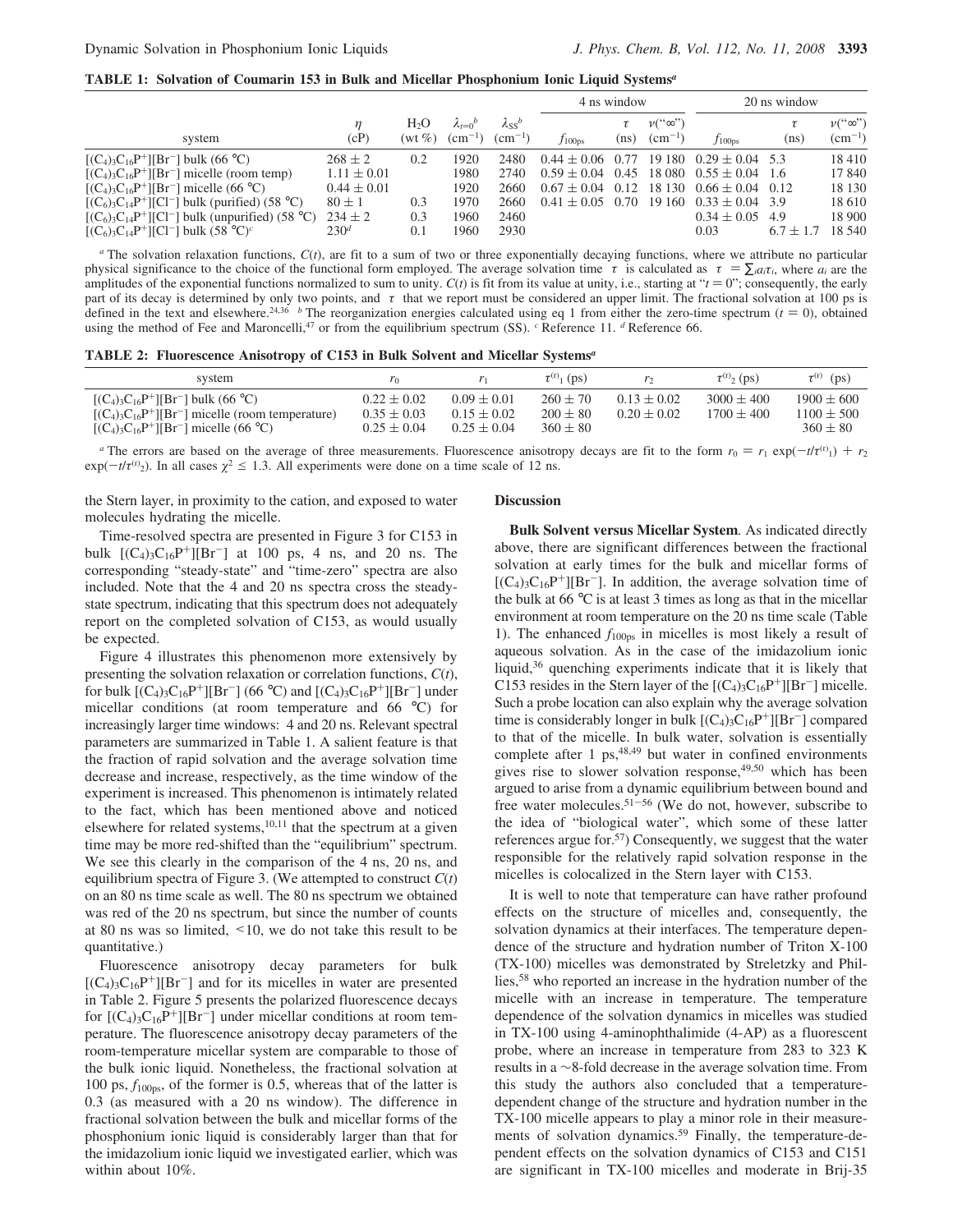

**Figure 6.** Solvation correlation functions for C153 in bulk  $[(\check{C}_6)_3C_{14}P^+][Cl^-]$  (58 °C) with (a) 4 ns and (b) 20 ns full-scale time windows. This system serves as a model system in our study. Key: solid circles, purified  $[(C_6)_3C_{14}P^+][Cl^-]$ ; open circles, unpurified  $[(C_6)_3C_{14}P^+][CI^-]$ . The dashed line in panel b was constructed using the stretched exponential,  $C(t) = 0.67[\exp(-t/2400 \text{ ps})]^{0.43}$ , based upon the parameters obtained by Maroncelli and co-workers, $11$  with the exception that the preexponential factor was normalized to our curves at the point at which the initial rapid component of solvation had been completed, namely, 100 ps. For purified  $[(C_6)_3C_{14}P^+][Cl^-]$ ,  $C(t)$ - $[4 \text{ ns}] = [0.28 \text{ exp}(-t/2.8 \text{ ps}) + 0.27 \text{ exp}(-t/240 \text{ ps}) + 0.45 \text{ exp}(-t/240 \text{ ps})]$  $t/1420 \text{ ps}$ ] and  $C(t)[20 \text{ ns}] = [0.23 \text{ exp}(-t/2.5 \text{ ps}) + 0.35 \text{ exp}(-t/530 \text{ s})]$ ps) + 0.42 exp( $-t/8850$  ps)]. For unpurified  $[(C_6)_3C_{14}P^+][Cl^-]$ ,  $C(t)[20 \text{ ns}] = [0.28 \text{ exp}(-t/2.5 \text{ ps}) + 0.22 \text{ exp}(-t/410 \text{ ps}) + 0.50$ exp(-*t*/9710 ps)].

micelles.<sup>60</sup> In this work the authors emphasized the effect of micellar size and hydration on solvation dynamics in micellar media.

**Phosphonium Ionic Liquids, their Properties, and the Construction of the Solvation Correlation Function,** *C***(***t***)**. Our results for the solvation dynamics of bulk  $[(C_4)_3C_{16}P^+][Br^-]$  at 66 °C provide a solvation correlation function,  $C(t)$ , that has a component that is complete within 100 ps and that has a slower evolution over the course of a 20 ns time window. Such a result for a long-chain phosphonium halide ionic liquid is contrary to the report of Maroncelli and co-workers, who find that for  $[(C_6)_3\hat{C}_{14}P^+][C^{\dagger}]$  essentially all of the solvation can be resolved, very little solvation has occurred by 100 ps, and the average solvation time is  $6.7 \text{ ns}^{11}$  (Table 1). The authors attributed the slower dynamics to the presence of nonpolarizable longer alkyl chains in the ionic liquid.

This discrepancy led us to check the integrity of our experimental system by studying the solvation dynamics of  $[(\hat{C}_6)_3C_{14}P^+][CI^-]$  ourselves as a control experiment. Our results were consistent with those obtained for  $[(C_4)_3C_{16}P^+][Br^-]$ ; namely, there was a rapid component of solvation occurring within 100 ps, and the average solvation time was 3.9 ns, faster than that reported<sup>11</sup> (Table 1). From this result, we concluded that at least some of the observed differences could be attributed to sample quality. Considerable discussion has been given to the effect of impurities on the properties of ionic liquids.<sup>44,61,62</sup> The role of water on the physical properties of ionic liquids is well-known, and an excellent study is provided by Bright and

**TABLE 3: Zero-Time Spectral Parameters for C153 in**  $[ (C_6)_3 C_{14} P^+ ] [C1^-]$ 

| spectral maximum <sup>a</sup>                   | nonpolar solvent <sup>b</sup> | $\nu$ ("0") <sup>a</sup><br>$(cm^{-1})$ |
|-------------------------------------------------|-------------------------------|-----------------------------------------|
| $v_{\rm ex}$ = 23 590 cm <sup>-1 c</sup>        | hexane                        | 20 710                                  |
| $v_{\text{abs}}$ = 23 430 cm <sup>-1 d,11</sup> | hexane                        | 20 560                                  |
| $v_{\rm ex}$ = 23 590 cm <sup>-1 c</sup>        | 2-methyl butane               | 20 630                                  |
| $v_{\text{abs}} = 23,430 \text{ cm}^{-1}$ d,11  | 2-methyl butane               | $20\,420^e$                             |

<sup>*a*</sup> Peak maxima of the excitation ( $v_{ex}$ ) (or absorption ( $v_{abs}$ )) and zerotime  $(\nu("0")$  spectra of C153 in  $[(C_6)_3C_{14}P^+]$ [Cl<sup>-</sup>] obtained from log-normal fitting. The spectra of C153 in 2-methylbutane and  $[(\tilde{C}_6)_3C_{14}P^+][Cl^-]$  were generously provided by Mark Maroncelli. Excitation spectra in our laboratory were collected at an emission wavelength of 600 nm. Unless otherwise indicated, the data were obtained with the purified phosphonium liquid. *<sup>b</sup>* Nonpolar solvent employed to obtain the excitation or absorption and emission spectra used for the construction of the zero-time spectrum. The  $v_{\text{ex/abs}}$  and  $v_{\text{em}}$ peak frequencies of C153 are very similar in hexane and 2-methylbutane.  $v_{\text{ex}}(\text{hexane}) = 25\,710 \text{ cm}^{-1}$ ,  $v_{\text{em}}(\text{hexane}) = 22\,370 \text{ cm}^{-1}$  and  $v_{\text{abs}}(2$ methylbutane) = 25 700 cm<sup>-1</sup>,  $v_{em}$ (2-methylbutane) = 22 300 cm<sup>-1</sup>. *<sup>c</sup>* An excitation wavelength of 420 nm was used for the determination of the zero-time emission spectrum. *<sup>d</sup>* An excitation wavelength of 427 nm was used for the determination of the zero-time emission spectrum using an unpurified sample.<sup>11</sup> *e* Zero-time emission maximum,  $\nu$ ("0")  $= 20,360 \text{ cm}^{-1}$ , obtained by Maroncelli and co-workers.<sup>11</sup>

co-workers.<sup>62</sup> This work indicates that the solvation probe, PRODAN, is highly sensitive to water content. On the other hand, Ito et al.<sup>10</sup> have shown that coumarin 153 is fortuitously insensitive to the presence of water, most likely owing to its hydrophobic character. In any case, the amount of water present in our sample (0.3% by weight, Table 1) provides only a minor perturbation in the results for PRODAN<sup>62</sup> and thus is expected to have a negligible effect on C153, on the basis of the work of Ito et al. $10$ 

On the other hand, the  $[(C_6)_3C_{14}P^+][Cl^-]$  we obtained from Cytec has a yellow tint and a viscosity of 230 cP at 58 °C. Maroncelli and co-workers obtained their sample from Cytec as well, reported similar sample properties, and performed their measurements with unpurified samples. Our purification procedure produces a colorless solvent with a viscosity of 80 cP at 58 °C (Table 1). The purified solvent is ∼3 times less fluorescent than the unpurified solvent when excited at 420 nm at room temperature. The solvation dynamics, however, are not drastically different from those obtained with the unpurified liquid. We have seen a lengthening in the longer solvation component in the unpurified solvent compared to that in the purified one (see the caption to Figure 6 and Table 1), which is in accordance with the higher viscosity of the unpurified solvent.

While it is possible that some of these minor differences that we observe result from solvent purity and viscosity, there are, however, other more general factors that may explain the contrast between our results and those of Maroncelli and coworkers: namely, how  $C(t)$  is computed. How accurately the solvation correlation function, *C*(*t*), is constructed depends critically upon the quantities used in the denominator of eq 2. We have already indicated how sensitive the results can be to the choice of the time window used to collect the data, namely, the effect upon  $\nu(\infty)$  or, more precisely,  $\nu(\infty)$ , but the determination of  $\nu$ ("0") has its own idiosyncrasies.  $\nu$ ("0") is the maximum of the estimated zero-time spectrum of the fluorescent probe after it has undergone intramolecular events contributing to its relaxation and before it has been altered by interactions with the solvent. The construction of the zero-time spectrum, which thus assumes such a time-scale separation of events, has been described by Fee and Maroncelli,<sup>47</sup> and we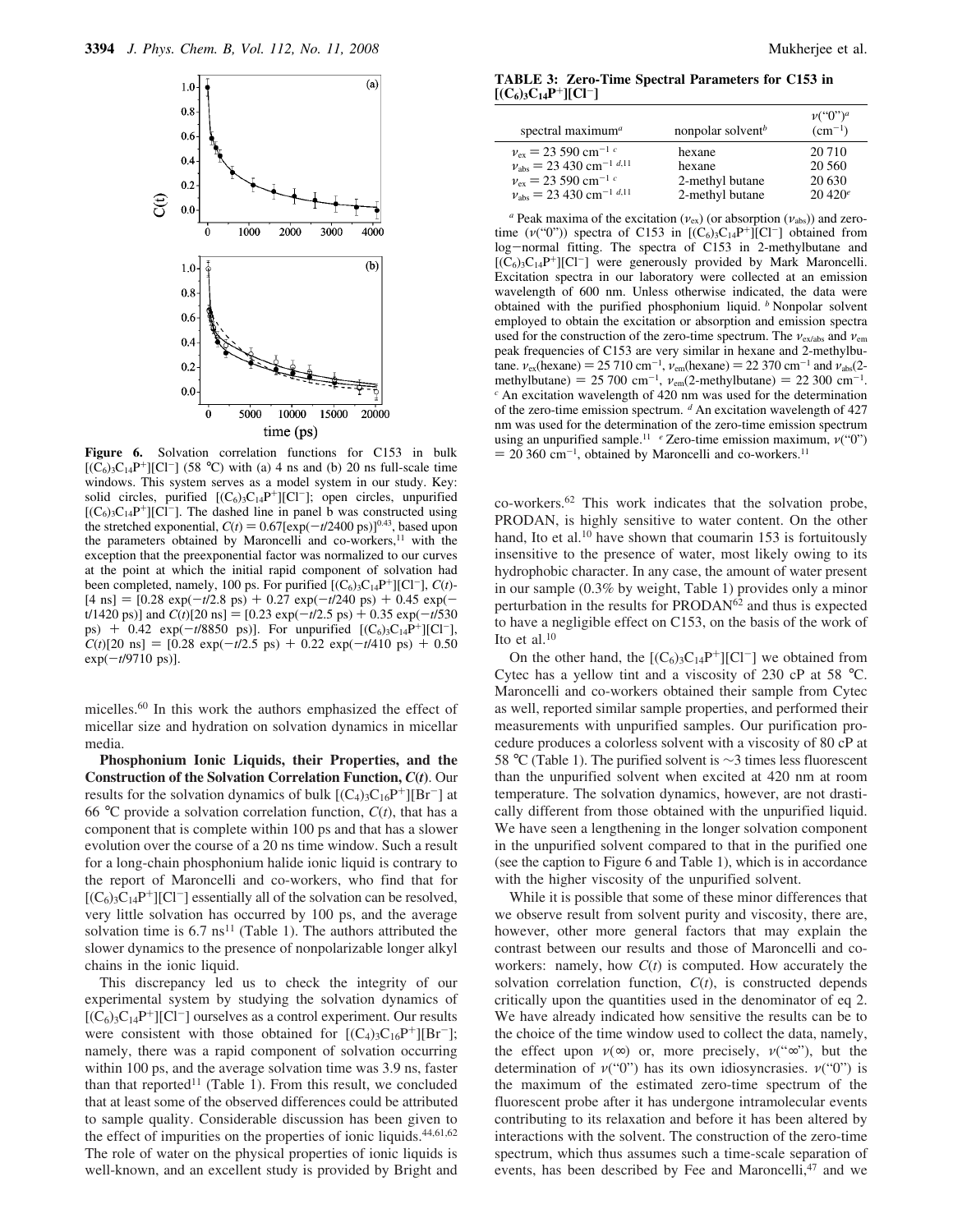**TABLE 4: Comparison of Zero-Time Spectral Positions (cm**-**<sup>1</sup> ) Using Different Methods**

| system                                               | $\nu(0)$ , <sup><i>a</i></sup> | $\nu(0)$ <sup>b</sup> | $\Delta\nu.^c$ | $\nu(0)$ , <sup>d</sup> | $\Delta \nu$ . <sup>e</sup> | $\nu(0)$ . | $\Delta\nu$ <sup>s</sup> |
|------------------------------------------------------|--------------------------------|-----------------------|----------------|-------------------------|-----------------------------|------------|--------------------------|
|                                                      | full                           | approx                | full peak $-$  | approx                  | full peak $-$               | full       | full $mid -$             |
|                                                      | peak                           | peak                  | approx peak    | mid                     | approx mid                  | mid        | approx mid               |
| $[(C_4)_3C_{16}P^+][Br^-]$ bulk, 66 °C               | 20 560                         | 20 130                | 430            | 20.300                  | 260                         | 20 340     | 40                       |
| $[(C_4)_3C_{16}P^+][Br^-]$ micelle, room temperature | 20 020                         | 19 540                | 480            | 19 730                  | 290                         | 19 770     | 40                       |
| $[(C_4)_3C_{16}P^+][Br^-]$ micelle, 66 °C            | 20 200                         | 19.650                | 550            | 19 9 10                 | 290                         | 19 950     | 40                       |
| $[(C_6)_3C_{14}P^+][Cl^-]$ bulk, purified, 58 °C     | 20 710                         | 20 250                | 460            | 20.450                  | 260                         | 20 460     | 10                       |
| $[(C_6)_3C_{14}P^+][Cl^-]$ bulk, unpurified, 58 °C   | 20 550                         | 20 080                | 470            | 20 230                  | 320                         | 20 240     | 10                       |

*<sup>a</sup>* Maximum of the zero-time spectrum obtained from log-normal fitting using the full Fee and Maroncelli procedure. *<sup>b</sup>* Maximum of the zerotime spectrum using the Fee and Maroncelli approximation, eq 3, where peak frequencies are employed. *<sup>c</sup>* Difference between the methods employing the full procedure and the approximation using peak frequencies. *<sup>d</sup>* Position of the zero-time spectrum using the Fee and Maroncelli approximation, eq 3, where midpoint frequencies are employed,  $v_{\text{md}} = (v_+ + v_-)/2$ , where  $v_+$  and  $v_-$  are the midpoint frequencies at the blue and red edges of the spectrum, respectively. The midpoint values are recommended by Fee and Maroncelli.<sup>47</sup> *e* Difference between the methods employing the full procedure using peak maxima and the approximation using midpoint frequencies. *<sup>f</sup>* Midpoint position of the zero-time spectrum using the full Fee and Maroncelli procedure. *<sup>g</sup>* Difference between the methods employing the full procedure and the approximation using midpoint frequencies. The smaller deviation should not affect the value of the total Stokes shift and the nature of  $C(t)$  significantly because in this case one should also consider the midpoint frequencies from the log-normal fits of different time-resolved spectra.

have shown that it is consistent with an independent method we have proposed, which compares the experimentally and theoretically determined reorganization energies in solvents over a wide range of polarities and indicates that  $2068 \text{ cm}^{-1}$  of "solvation" in coumarin 153 is intramolecular.<sup>24</sup> This value is consistent with the reorganization energies obtained from the zero-time spectra cited in Table 1, which are ∼1950 cm-<sup>1</sup> .

To gain insight into the apparent discrepancy between our results and those of Maroncelli and co-workers,<sup>11</sup> we again considered the solvation of C153 in  $[(C_6)_3C_{14}P^+][Cl^-]$ . The required inputs for the calculation of the zero-time spectrum are the absorption (or excitation) spectrum of C153 in a nonpolar solvent and the corresponding spectrum in the polar solvent under investigation—in this case, the phosphonium ionic liquid. Also required is the emission spectrum of C153 in the nonpolar solvent. We used hexane as the nonpolar solvent to calculate the zero-time spectrum in polar solvents, while Maroncelli and co-workers used 2-methylbutane. Calculated zero-time peak frequencies using different spectra from different sources and obtained under different conditions are presented in Table 3. As indicated, the value of  $v("0")$  is subject to the differences in the polar absorption/excitation spectra, the excitation wavelength, the nonpolar solvent, and even the fitting procedure used to obtain the spectral maximum. The data indicate that these factors can produce a difference of up to  $350 \text{ cm}^{-1}$  in the position of the zero-time spectrum, which can represent ∼20% of the total Stokes shift at 20 ns. Such factors must be taken into consideration when data are analyzed or results from different laboratories are compared. Ideally, the reorganization energy,  $\lambda$ , may be the best parameter to use for the computation of *C*(*t*) because it is an integrated measure of the solvation dynamics (eq 1). The construction of  $λ$ , however, requires highquality spectra, which are typically not provided by the traditional methods of spectral construction of 10-20 wavelengthresolved transients such as those illustrated in Figure 3.

We note, notwithstanding all the considerations enumerated above, that if the *C*(*t*) of Maroncelli and co-workers is normalized to begin at the end of the rapid component we observe, then their  $C(t)$  is within experimental error very similar to ours for both the purified and unpurified phosphonium liquid (Figure 6b and caption).

Finally, taking into consideration all of these issues, we believe that the full method of Fee and Maroncelli for obtaining the zero-time spectrum is the soundest available. The details of this method are clearly described in their paper,<sup>47</sup> are briefly alluded to above, and provide the basis for the construction of an *entire* emission spectrum. In this paper, Fee and Maroncelli

provide a simple equation for approximating the position of the zero-time spectrum:

$$
\nu_{\text{em}}^{\text{P}}(0) = \nu_{\text{abs}}^{\text{P}} - (\nu_{\text{abs}}^{\text{nP}} - \nu_{\text{em}}^{\text{nP}})
$$
 (3)

where P and nP refer to polar and nonpolar solvents, respectively. This approximate method has been employed by some workers, but we find that if it is successful in predicting the position of the zero-time spectrum, this success lies in using midpoint (rather than peak) frequencies in eq 3:  $v_{\text{md}} = (v_+ +$  $\nu$ -)/2, where  $\nu$ <sub>+</sub> and  $\nu$ - are the midpoint frequencies at the blue and red edges of the spectrum, respectively. Also, to be consistent, this procedure recommends the use of midpoint frequencies *in the construction of*  $C(t)$ . The literature is often murky on these important details. We find that if midpoint frequencies are not employed, the approximation always provides a lower value (by at least a few hundred wavenumbers) for the peak maximum of the zero-time spectrum than the full method. We have illustrated this for the systems investigated here in Table 4, which provides a comparison of the positions of the zero-time spectrum for the solvents studied here using the rigorous method and the approximate method with peak and midpoint frequencies. Equation 3 is a quick and useful way of estimating the position of the zero-time spectrum,<sup>37,63</sup> but we suggest that it is no substitute for using the full methodespecially when quantitative interpretations of *C*(*t*) are required.

For completeness, it has been suggested that the zero-time and steady-state frequencies could be obtained by rearranging eq 2 to

$$
\nu(t) = C(t)[\nu(0) - \nu(\infty)] + \nu(\infty) \tag{4}
$$

expressing  $C(t)$  in terms of some function such as a sum of exponentials, using a curve-fitting procedure to extract the required parameters.64,65 We find that this procedure yields unphysical results (such as negative steady-state frequencies) if all parameters are permitted to vary. It always yields severely red-shifted zero-time spectra. We suggest that such a fitting procedure will not produce an accurate result unless the time resolution of the experiment is adequate for resolving most of the solvation response in the first place.

#### **Conclusions**

In studying a phosphonium ionic liquid that can form micelles in water, we conclude that our analysis of the comparable situation in an imidazolium liquid $36$  is not as definitive as we had proposed: namely, that the majority of the early-time